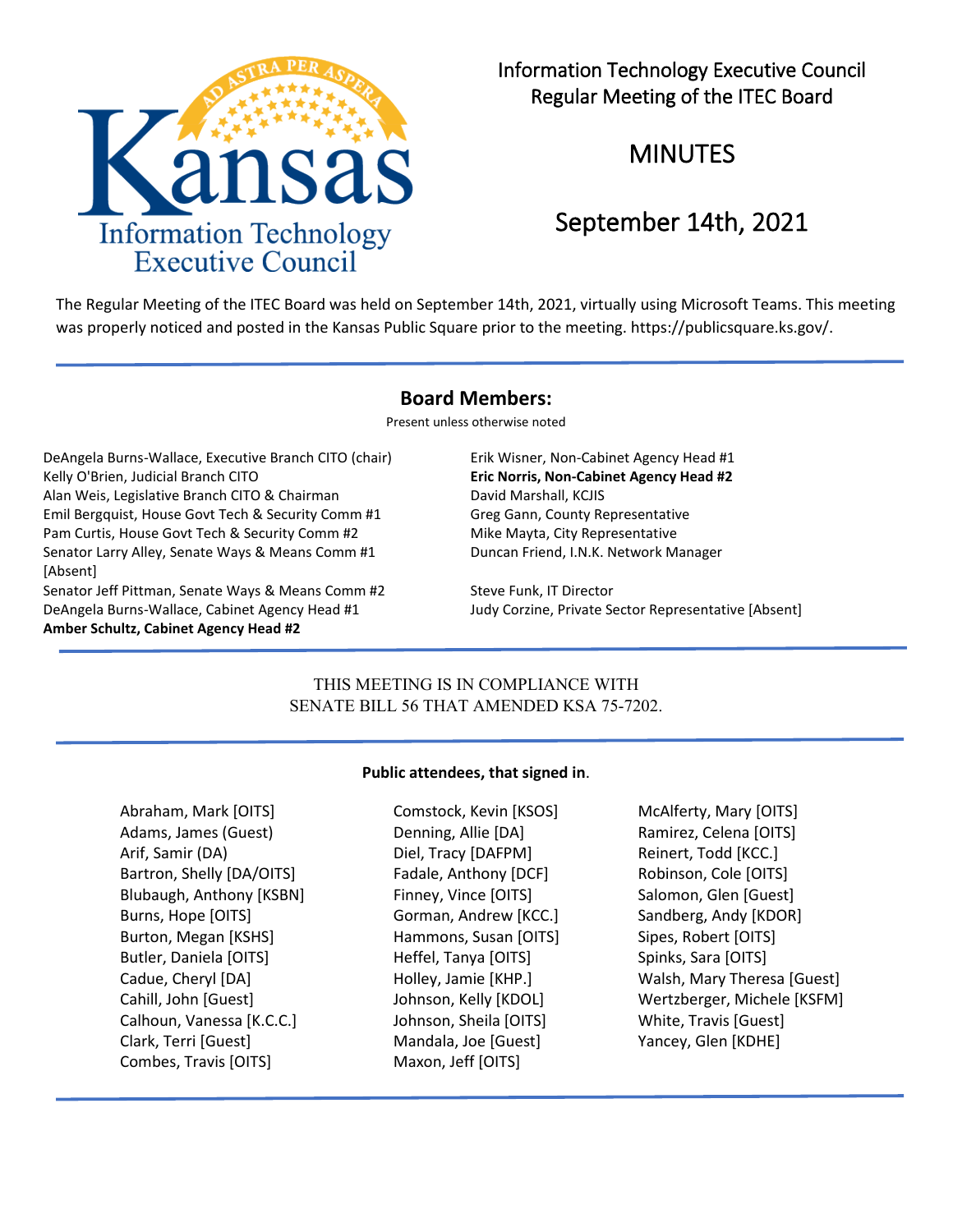#### **OPENING CEREMONIES – CALL TO ORDER**

Call to Order – Chair CITO DeAngela Burns-Wallace Roll Call – Celena Ramirez

#### **APPROVAL OF MINUTES**

Motion to Approve the Minutes by Greg Gann and seconded by Pam Curtis Unanimously Approved as written. No amendments.

### **ADVISORY BOARD UPDATES/EDUCATION SEGMENT:**

Welcome Sec. Amber Schultz, Eric Norris, and Mike Mayta **Deangela Burns-Wallace, CITO-E** Governor Kelly appointed Eric Norris, who is also the state librarian. He represents non-cabinet agencies and replaces Alexandria Blasi with the Board of Pharmacy.

Governor Kelly also appointed Amber Schultz, who is the Secretary for the Department of Labor. She represents the second cabinet member.

Mike Mayta, who represents the City of Wichita, agreed to a second term to serve on the board.

### Information Technology Advisory Board (ITAB) Update DeAngela Burns-Wallace, CITO-E

The last month at ITAB, we spent most of our meeting talking about our 3-year IT Plan due to the legislator on October 1<sup>st</sup>. We discussed our plans and the approach we are taking this year. Every year we refine these plans so that it reflects the work of the agencies. We also discussed the Cybersecurity task force, which was recently launched. We also have that on the Agenda today.

#### **Action Item Review from June** Susan Hammons, COO

We have two actions items from the June ITEC meeting. Action item #19 has to do with reviewing the ITEC policies with the idea of COOP plans. Also, making sure they are supportive of the remote work just anticipation of future disruptions. They were presented at the March meeting, and additional work has been done since then and was viewed at the June meeting. Also up for review and discussion with a possible vote, today are the 5300 & 5310. The second item is action #24, reviewing the ITEC seats that needed to be refreshed. CITO Burns-Wallace mentioned earlier we do have those taken care of and recommend closing that action item today.

### **PRESENTATIONS - DISCUSSION AND POSSIBLE ACTION**

## **Policy Series 5000: Contingency Business Planning – Board Discussion** Tracy Diel, Dept of Admin Draft Policy: 5300 & 5310

We are trying to update what had previously been done. But, unfortunately, there has been a significant time in between currently on the books, either ten years or longer. So secondly, try to take into account the different sizes of different agencies and not try to realize that one size fits all. Would be necessary work but give enough flexibility for smaller agencies versus giving direction.

Mike Mayta asked as the shift in IT becomes quicker and quicker. How do you think it makes sense to review or think about these policies at this level, and to be able to keep them fresh when the underlying tech and processes are changing at a dramatic level. How do you keep them refreshed when that's not all your doing?

CITO Burns-Wallace replied, I think it's essential across our policies and as we go to refresh them. We look at what the policies are supposed to do and what level we give those kinds of guidelines and guard rails without being too specific. So we must be looking at the policies at the right level, and if some are not at the right level, we modify them accordingly.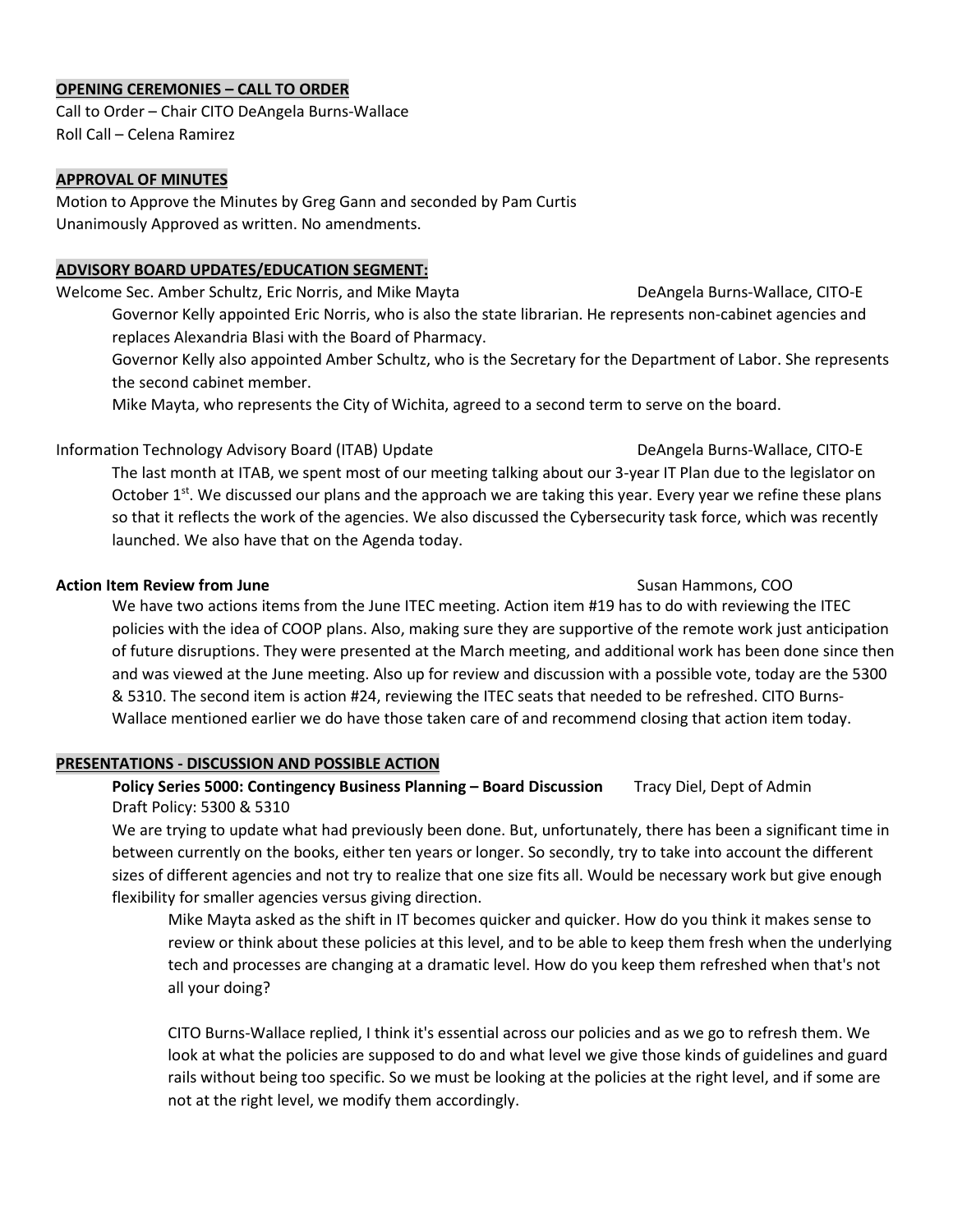Sen. Pittman asked whether the new members understand our role in this process where ITAB and ITEC fit in. Are we all up to spend how this process works?

CITO Burns-Wallace replied as new members join the CITA, reach out to each one, and make sure they understand their role. As well as when they accept the role and around the role of this committee and how it interplays with the others.

Erik Wisner replied I think both policies look good. Is there going to be some training or some assistance to be provided similar to COOP plans from the state in general for small or big agencies to develop the business analysis? The same question for the tabletop exercise.

CITO Burns-Wallace replied I know definitely for the tabletop exercise. I know the CISOs office has been instrumental in getting those training and providing some materials.

Mark Abraham replied the information securities officer is hiring a DR planning resource. The intent is to make that resource available to other agencies. Hopefully, we'll see that role facilitate and training for tabletop exercises. We do know that many agencies will need assistance, and we plan on providing that to them.

CITO Kelly O'Brien asked Tracy With COOP Kansas, did you all work together in all of this?

CITO Burns-Wallace replied the short answer is yes, and the idea like you mentioned there wasn't that IT disaster recovery focus there. This helps to strengthen that language to make sure it's incorporated. We are not trying to take over the COOP plan.

Tracy Diel replied from our standpoint, and everybody was the original language was just COOP, as you stated madame Secretary there was no disaster recovery or discussion. Most of the people on the committee had some dealings with COOP in the past. We were focused on trying to make this agile. Meaning-making so that one size fits all wasn't being pushed down on every agency. We are trying to give people flexibility and understanding of their agency, needs, and what they need to accomplish.

Sen. Pittman stated, reviewing the plan with the cybersecurity task force, the security is top mind. I see one mention of security plans inside of the unemployment, insurance, modernization effort committee meetings. There's a huge discussion around security protocols. I see we mention this as a security plan, but it's one sub-bullet. Did the ITAB committee discuss incorporating security more heavily on backup systems than previously discussed before this particular provision goes out on this policy?

CITO Burns-Wallace replied I don't know if we have a good answer there. I'm not sure I'm fully tracking on the only reason I say this is because his policy is coupled with some of the other policies. Because some of what this goes on the terms of this security plans. Some of that is addressed in different places, and other policies as we look at the frame and hardening. So it might be thinking of combining this with other ITEC policies.

Sen. Pittman replied any disaster recovery plans were going to have disaster backups. Ways of accessing a normal system outside the norm. Meaning we have emergency methods that open us up to security concerns. That would include copies of the backup being stored for a particular IT system. There is not a lot of mention of that inside of here. It's been heavily scrutinized in so many different areas disaster areas in terms of disaster backups and the security it holds. That might even open up security processes. I didn't know if this was a topic of discussion in this policy or not.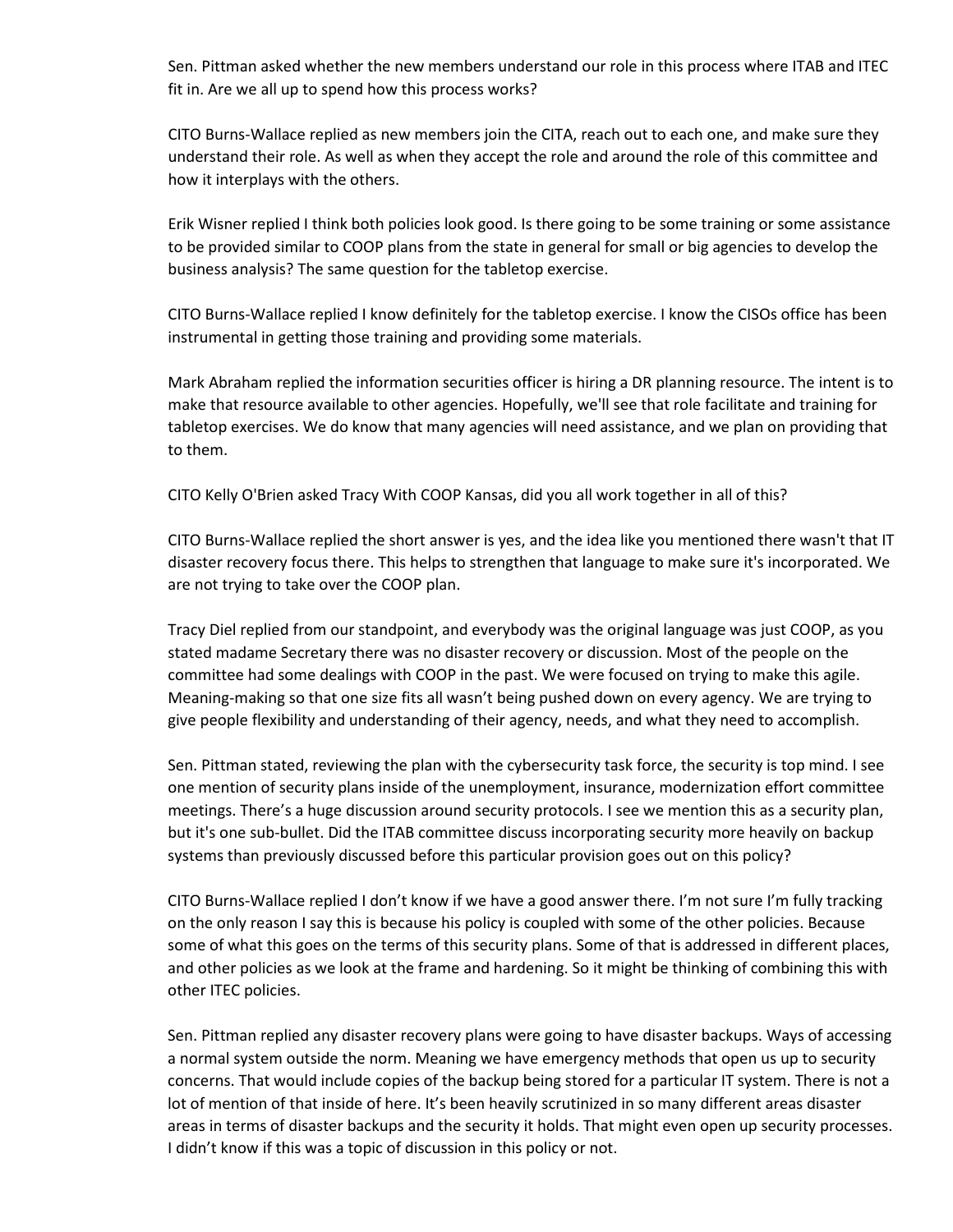CITO Burns-Wallace replied Tracy [Diel] or Mark [Abrahams] do you know if that specifically the 6.2.5.9 talks about the security plan. Did you guys dive into what those look like or framed around?

Tracy Diel replied, no, we were reviewing this as agencies have one person versus agencies with thousands of people. We were trying to come up with more of a framework for everybody. Everyone understood security is an issue that the issues with security and a great depth well be dealt with other policies and other directions.

Mark Abrahams replied when we look at security policies and control policies overall from KISO. We are trying to push the list 853 security framework. That has specific measures that talk about backup security and are regularly updated. We are trying to get this to more agencies.

CISO Jeff Maxon replied when we looked at the old version, it was more focused on the continuity of operations. So, therefore, we are trying to change a little bit of the language. To make it more IT-specific and introduce backup pieces.

Sen. Pittman asked if there was a discussion about stress testing or surge capacity planning as part of the disaster program during the ITAB discussion? Did we talk about surge needs?

CISO Jeff Maxon replied, not quite in that sense. Because again that follows in line with main continuity of operations planning. It is more a directive out of the emergency response plan at the state level.

Sen. Pittman replied I challenge that may be in the future, and we look at IT capacities in a surge situation.

CITO Burns- Wallace replied it's not full fledge action item, yet it's more pin for me to let me know that it's a topic we want to come back too. I do think it's broader than this policy.

David Marshall stated Sen. Pittman and I was on the subcommittee we did have a little discussion in 6.2.6. We actually wrote in to have this tested annually. Because I think it was written 3 – 5 years. We decided to put that in there so people can pull this off the shelf and talk through it as a board, commission, agency.

Motion to approve policies 5300 & 5310 by Matt Mayta, seconded by Erik Wisener Unanimously Approved as Written. No amendments.

Sen. Pittman stated an apostrophe is out of place on 5300 5.3; it says (its') can we fix this on the clerical side?

CITO Burns-Wallace replied, please make sure you capture this on the notes so that we can follow up on it.

### **IT Project Business-Risk Framework Draft <b>Dramatic Communist Constructs** Daniela Butler, KITO

ITEC 2000 Policy Team identified a gap in the Kansas Project Management Methodology to assess business risk. Based on that gap, an Enterprise Risk Steering Committee has been created as a workgroup to establish a proposal for an Enterprise-wide Business Risk Framework for the state of Kansas. The framework this group is proposing could benefit the state's IT project portfolio by enhancing transparency, promoting an enterprisewide culture of risk awareness and mitigation, etc. We have drafted these five primary risk categories: strategic,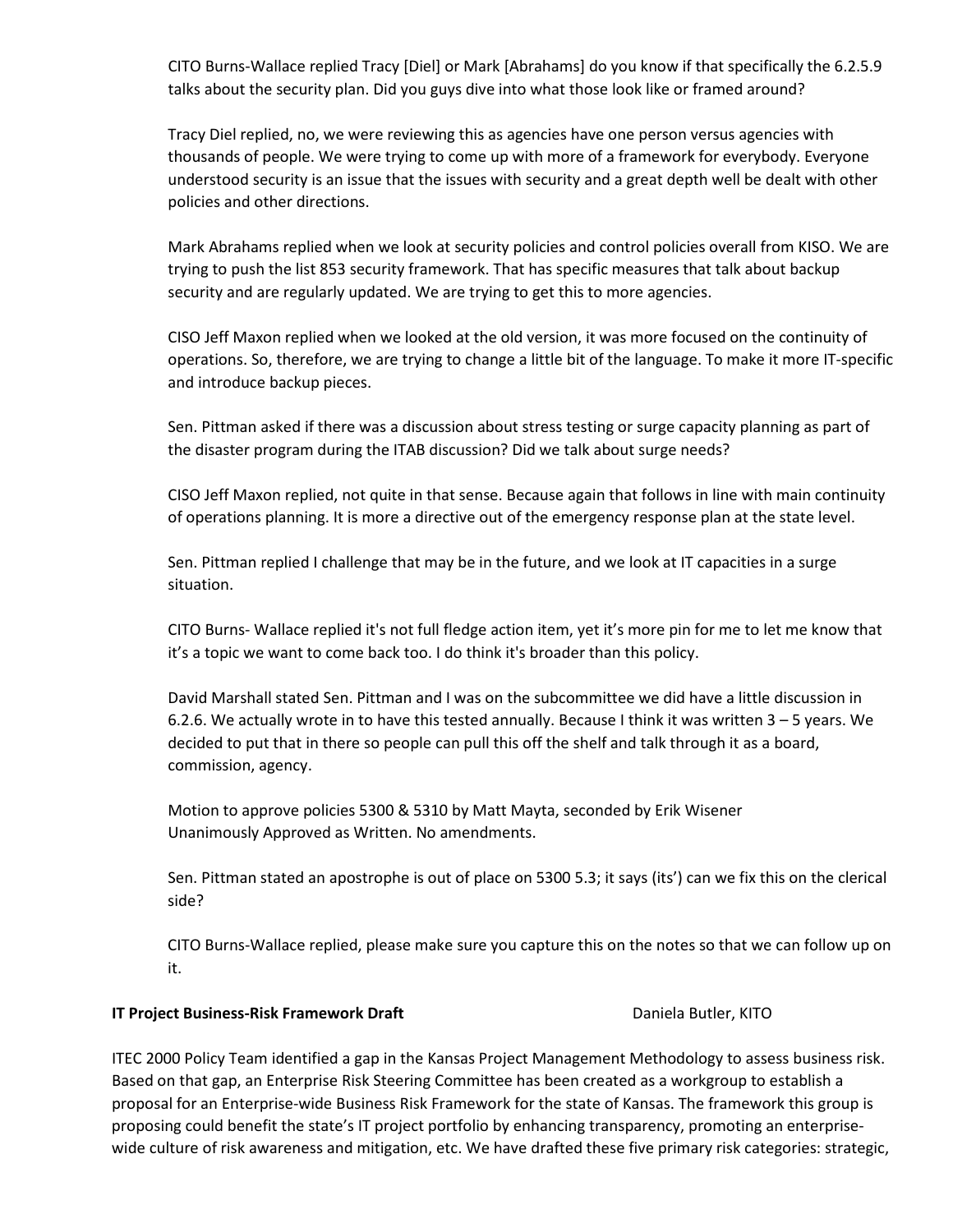operational, security & compliance, financial, reputational. Again, this is a draft; this is very much a work in progress, and we are in the comment and testing phase. We recommend any feedback, and we continue to provide updates to ITEC.

Mike Mayta replied with just one point of feedback. I assumed this rolls into a larger picture of your projects. Where you are going to come with a value proposition with risk being one of those component of that value proposition, is that true?

CITO Burns-Wallace replied, yes, remember the whole IT framework. This is just one component of it. The rest of the components don't necessarily go away.

Mike Mayta replied the point is they have to blend. So they have to be considered when considering the whole. So you have to consider the pieces.

Sen. Jeff Pittman replied I'm a bigger supporter of it. But, I want to make sure we are in communication with different folks in the legislator. This framework is only for state-approved this, not for all state-wide. Its really about state agency projects?

CITO Burns-Wallace replied to clarify if we get the change in the legislation and reply to anything that currently falls under IT reporting. It would be under the same jurisdiction of your current IT reporting that you would see in JCIT.

Steve Funk replied I have just a comment that I heard some legislators distrust of the process. I can understand where their coming from, but this is not taking the easy way out. You chose a good way of dealing with the subject. I look at the steering team; if those individuals can't come up with a good workable solution, it probably can't be done. I think the people on there are steller.

Greg Gann replied when you have distrust. My personal experience is to engage in the parties. So those who are against your cause bring them into your circle, get them heard, and document it. So that they understand you heard, and then invite them into your process. So as the process moves forward, they feel their voices are being heard.

Rep. Pam Curtis replied the one thing we are doing on the legislative side we are doing better on crosspollinating. You have people on JCIT who are now also on this committee. So just knowing what each other is doing what each other roles play.

### **Kansas Cybersecurity Task Force** *Jeff Maxon, CISO* **Jeff Maxon, CISO**

Mike Mayta, City of Wichita

On July  $13<sup>th</sup>$ , the Governor signed an executive order from 2021-2025, which established the Kansas Cybersecurity Taskforce. The goal of the task force is to start looking at the whole state approach to Cybersecurity. Since the executive order was signed, we had our first task meeting on August  $10^{th}$ . The task force is scheduled to produce an initial report to the Governor by the part of October. The final report is due in the first part of December. We have 15 members on the task force. In addition, we have representation from the local governments, the legislative branch, and several members of the ITEC committee.

Mike Mayta replied, we all have data; we all have to protect that data; we have to transport it, save it and secure it. At some level, you will find some commonalities across all the things that you do. If we work at that level, there are real opportunities for economies of scale and some integrations and partnerships.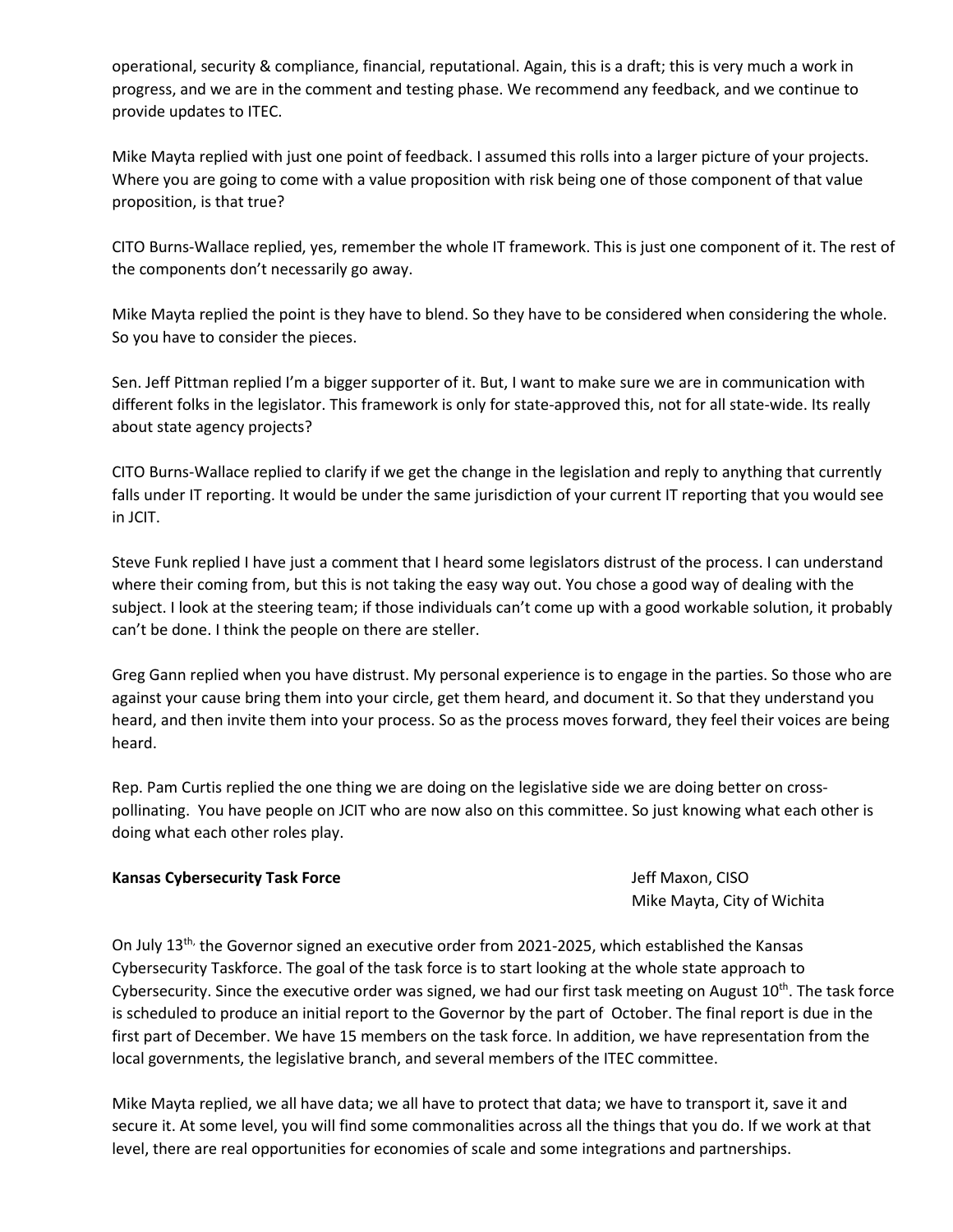CITO Alan Weis replied since ITEC is the state entity with the statutory authority to adopt IT policies and procedures across all state governments. Is it foreseen that any of these recommendations developed by the task force would be given to ITEC? Or consideration or implementation?

CITO Burns Wallace replied, maybe. There are members of this group that are part of this task force as well as JCIT.

CITO Alan Weis asked you are potentially looking if needed statutory updates; is that correct?

CISO Jeff Maxon replied it could be possible for different recommendations, yes. Also, depending on the nature of the recommendation.

CITO Burns-Wallace replied; please stay tuned. There is a lot of work happening here. Please reach out to Jeff and Mike if you have any ideas or thoughts.

CISO Jeff Maxon replied Allie Denning PIO. All the meetings are recorded and are available for consumption.

### **STAFF REPORTS - DISCUSSION AND POSSIBLE ACTION**

### **Chief Information Technology Officer Updates**

We are currently in the process of replacing our state-wide court case management system. We are moving from a distributed environment to a centralized environment. The vendor we selected was Tyler Technologies. We have installed the software in 28 courts, but we have paused on the project for right now. However, we are not pausing this project because we are unhappy with the software or how it works at the court level. Our level of dissatisfaction is the ability to have people access the data from the outside who are not court employees. Or the ability for us to provide the data out to our stakeholders or the public. It has not been acceptable to us. It was decided a few months ago to pause and not install the software in any other courts. Until these issues were fixed. We also have stopped paying Tyler Technologies. Until these issues are resolved, we are not moving forward.

We have been busy supporting agencies who have returned to remote work or hybrid work. We are very excited to move our final pieces out of the data center out of the Landon Building. I want to welcome Susan Hammons, who is our new Chief Operation Officer excited to have her. She joined OITS about a month ago. Also new to our team is Tanya Heffel, who is our new CTO. The third new member of our team Sheila Johnson is our new Chief Experience Officer. Who will be focusing on client services, the customer service experience, and our delivery to state agencies cabinet and non-cabinet.

The redistricting process has started that will continue through the 2022 legislative session. The legislative house and senate redistricting committees conducted town hall meetings from August  $9 - 13$ . It was held across the state in fourteen cities. In addition, we have implemented new voting boards in the house with video capabilities.

I was reading a report it reported that agencies would see an increase in the sophistication of phishing attacks. The ability to identify is becoming harder. Because the adversaries are starting to use some of those AI-generated language tools. We've become accustomed to google and amazon for translation. Those misspellings and outplaced words are

## Judicial Branch Kelly O'Brien, CITO-J

# Executive Branch DeAngela Burns-Wallace, CITO-E

### **CISO Update** Jeff Maxon, CISO

### Legislative Branch Alan Weis, CITO-LG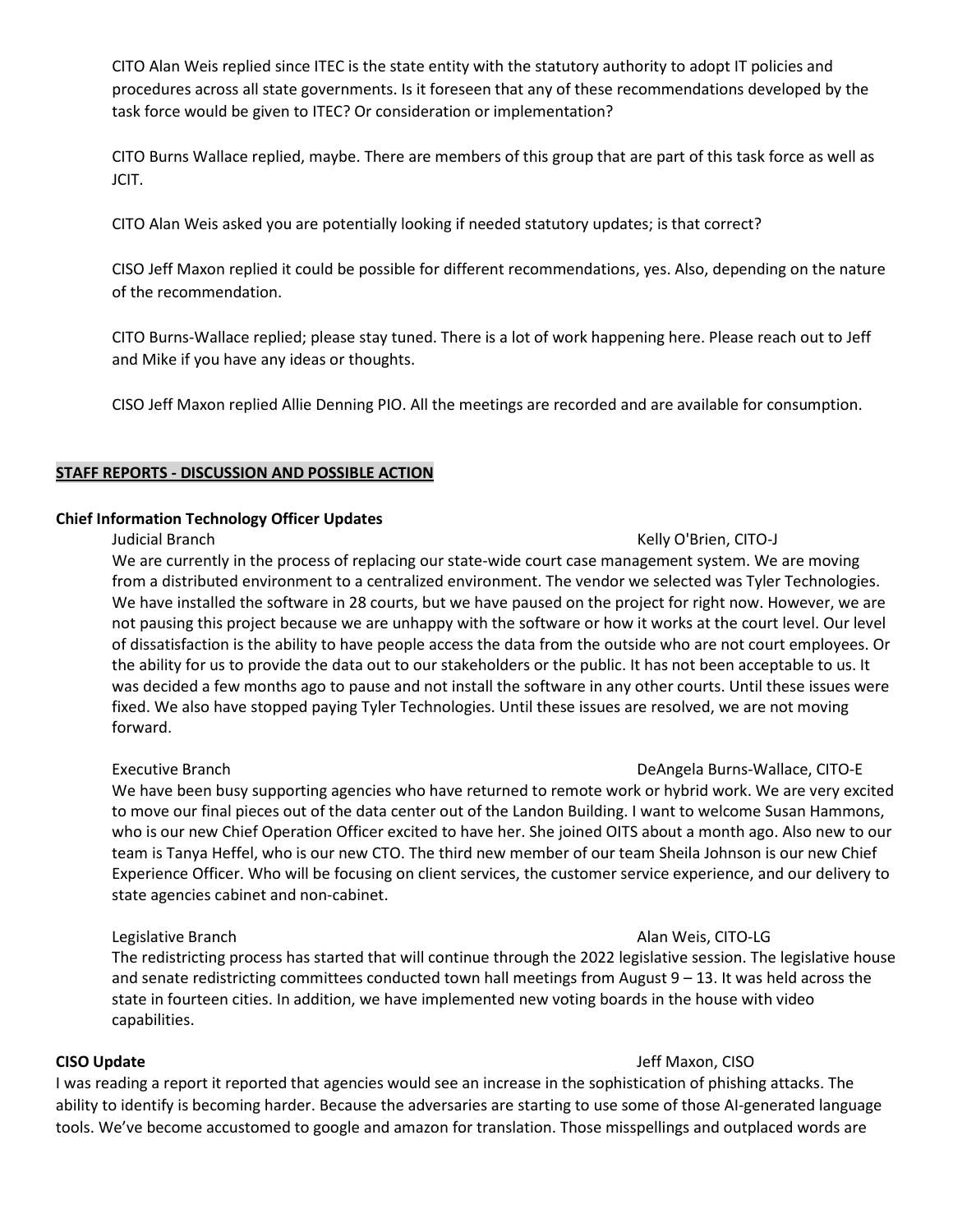going to be harder to find. They are going to start to look more and more real. We at the executive branch will continue to stay intuned and make sure we communicate accordingly.

CITO Kelly O'Brien asked CISO Jeff Maxon do we have a new security person over there?

CISO Jeff Maxon replied yes.

CITO Kelly O'Brien replied I would like for him to get to know your group. Do you guys ever do that?

CISO Jeff Maxon replied, if we're made aware, absolutely. We are trying to make some rounds to all the agencies. So we can remind people who we are and what we have to offer, and how we can help them.

### **COMMENTS FROM BOARD MEMBERS**

None

### **CLOSING REMARKS**

New Action Item Review Susan Hammons and The Control of the Susan Hammons Susan Hammons Susan Hammons Susan Hammons There is no new action item. CITO Burns Wallace stated, don't hesitate to reach out to us. We are constantly pulling information and can add things accordingly.

#### **ADJOURNMENT**

Adjourned at 3:28 p.m.

NOTE: Any individual with a disability may request accommodation in order to participate in committee meetings. Requests for accommodation should be made at least 5 working days in advance of the meeting.